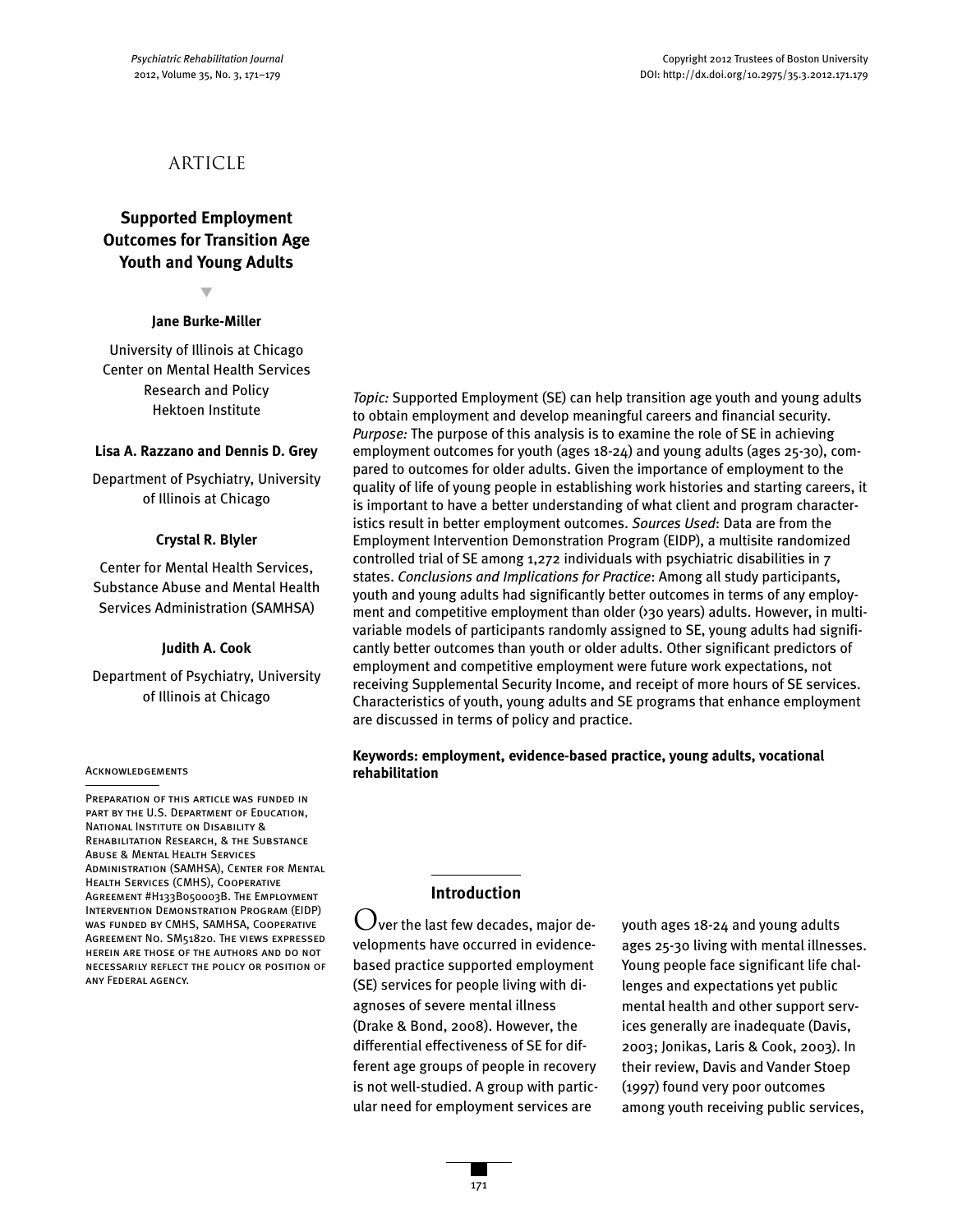including the following: less than half completed high school; most lived at poverty level; many lived in institutions; homelessness and arrests were highly prevalent; and they had consistently lower employment rates than their peers.

Although the situation is dire, research also suggests that youth and young adults may benefit greatly from SE. Yelin and Cisternas (1997) analyzed ten years of data from the National Health Interview Survey (1982–1991), an annual survey of the U.S. population living in the community, to investigate labor market participation among people with self-reported mental conditions and those with psychiatric disabilities (as defined by Social Security disability status). Their analyses found that among people with psychiatric disabilities, older age was negatively related to labor force participation. They also report that while age was associated with labor force status in the general population, the presence of mental health disorders intensified these disparities. Thus, while labor participation has been shown to decrease with increased age in the general population, among people with psychiatric disabilities, this phenomenon occurs at an earlier age and to a greater degree.

In addition, much of the literature on the differential effectiveness of employment services among populations of people in recovery has observed that younger age is associated with better employment outcomes (Burke-Miller et al., 2006). For example, Weweiorski and Fabian (2004) examined the association between demographic factors and employment outcomes in a literature review and meta-analysis of research published in the years 1989- 2004. In their literature review, they found that younger age was consistently associated with both getting and keeping a job. However, in their metaanalysis of 5 studies that related age to employment attainment, age was not found to have a significant effect. In a separate meta-analysis of 5 studies that related age to employment retention (3 months post-placement), there was an overall negative relationship between age and job retention; however, 3 of the 5 studies reported no age effect. Thus, while studies have yielded contradictory findings, younger people with psychiatric disabilities may be more likely than their older counterparts to obtain employment but less likely to keep it.

Only limited research has focused on SE for specific age groups. In a study of 41 youth (average age 21 years) with first-episode psychosis who expressed a desire to work, Killackey and colleagues found that the group randomized to SE had better work outcomes after 6 months in terms of any work, hours worked and job tenure (2008). Specifically, 65% of the SE group worked compared with only 10% of the services as usual group (*p*<.001), the SE group worked a mean of 34 hours per week compared to 22 hours per week in the services as usual group (*p*<.01), and the SE group worked an average of 9 weeks compared to an average of 4 weeks in the services as usual group (*p*<.05). Thus, there is evidence for the effectiveness of SE in this age cohort.

Analysis of data from the Employment Intervention Demonstration Program (EIDP), a multi-site study of SE, also identified age as a factor in employment outcomes (Burke-Miller et al., 2006). Using mixed effects logistic regression analysis and controlling for a host of other factors such as gender, race/ethnicity, education, work history, hours of vocational and clinical services received, and study site, each 10 year increase in age was associated with about 15% less likelihood of achieving competitive employment or

working 40 or more hours in a month. However, outcomes for youth and young adults were not examined separately. Since the EIDP is the largest and most comprehensive study of SE in the US to date (Cook et al., 2008) the analysis of outcomes among younger cohorts presents an important opportunity to add to the evidence base in this area.

#### **Methods**

#### **Sample and Procedures**

The EIDP was a 5-year study of supported employment programs for people with severe mental illnesses, funded by the Center for Mental Health Services, Substance Abuse and Mental Health Services Administration (CMHS/SAMHSA), and has been described in detail elsewhere (Cook, Carey, Razzano, Burke, & Blyler, 2002; Cook et al., 2005). By means of a Cooperative Agreement funding mechanism, researchers, federal personnel, and consumer representatives developed and implemented a Common Protocol (Employment Intervention Demonstration Program: Common Protocol and Documentation, 2001), uniform data collection methods, and a hypothesis-driven analysis plan. This effort was led by a Coordinating Center (CC) based at the University of Illinois at Chicago, Department of Psychiatry, in partnership with the Human Services Research Institute in Cambridge, Massachusetts, and site investigators in Arizona, Connecticut, Maine, Massachusetts, Pennsylvania, South Carolina, and Texas.

EIDP participants were recruited from existing clinical populations via case manager referral, self-referral, word-ofmouth, and at one site, newspaper advertisement. Participants were defined as those meeting the following inclusion criteria: being 18 years or older at the time of study enrollment; being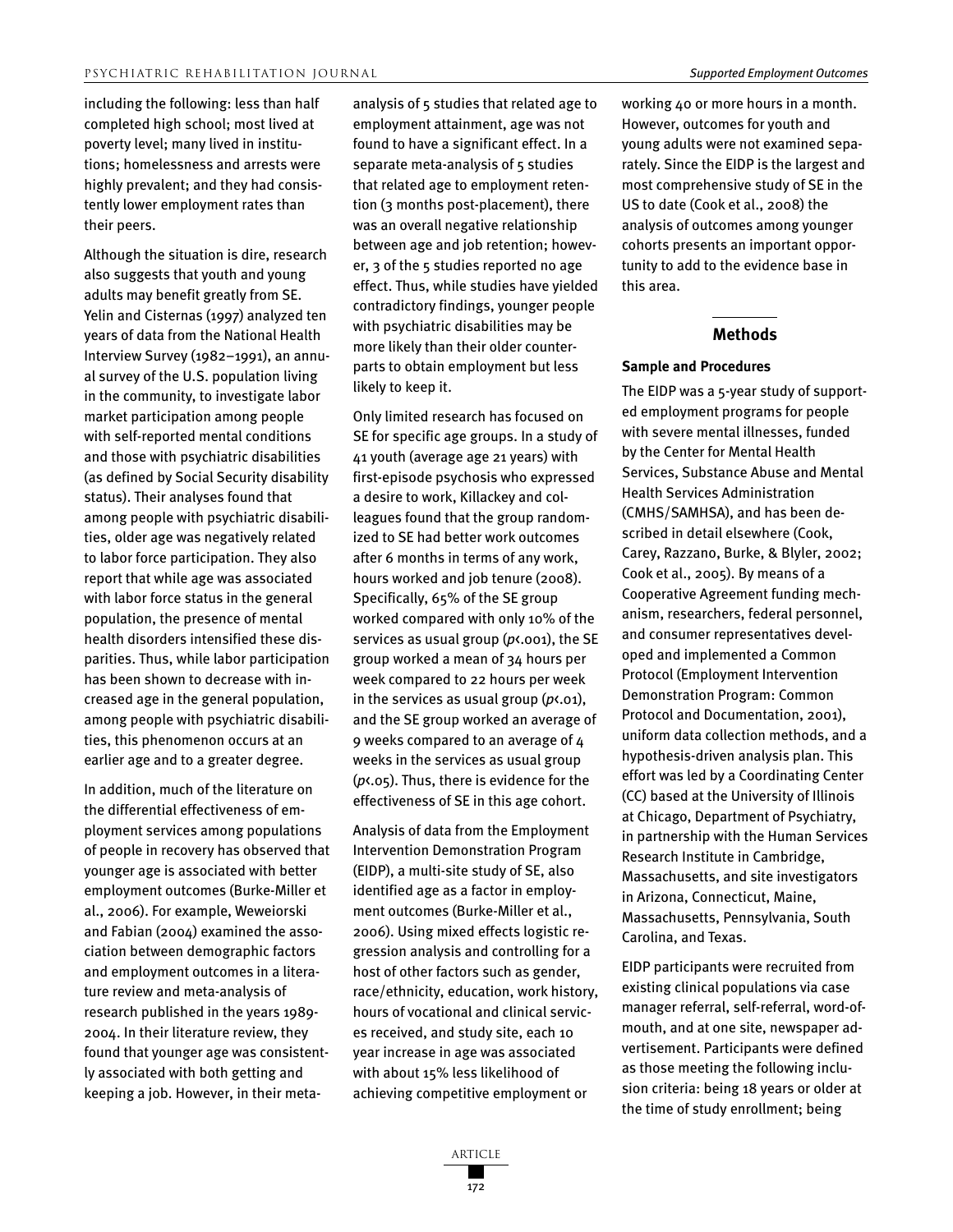willing and able to provide informed consent; having an Axis I DSM-IV diagnosis of mental illness; and being unemployed at time of entry into the study. Subjects were recruited between 2/1996 and 5/2000 and all were monetarily compensated, with amounts varying from \$10 to \$20 per interview. All EIDP study sites administered the same semiannual interview assessments measuring demographic characteristics, and reported employment outcome information on a weekly basis. Once enrolled in the study, lack of participation in EIDP services or research interviews were not criteria for exclusion from the study sample, allowing for analysis of an "intent-totreat" population. Enrolled participants were randomly assigned to SE or comparison conditions at each site. The primary results of the study are described elsewhere (Cook et al., 2008). Evaluation of the equivalence of the two study conditions found no statistically significant differences on participant demographic characteristics, indicating successful randomization. However, there were some significantly different distributions of demographic characteristics among study sites that were controlled for in the models tested. The study presented here uses 24 months of data from 1,272 EIDP participants in seven states (Arizona, Connecticut, Maine, Maryland, Massachusetts, South Carolina and Texas). This excluded data from the remaining EIDP site in Pennsylvania, because it tested an intervention for already-employed participants. As a result, Pennsylvania subjects did not meet the study inclusion criterion of unemployment, and the distribution of their outcome data was inappropriate for pooling with that of the remaining study sites.

#### **Measures**

The independent variable of interest in the present analysis was participant age. In particular, the focus was on outcomes of transition age youth (ages 18- 24) and young adults (ages 25-30) compared to older participants. In the entire sample, age ranged from a minimum of 18 years to a maximum of 76 years (<1% were over age 65); mean age and standard deviation were 38 and 9 years; and median age was 38 years. About 20% of the sample (*n*=249) met age criteria for youth or young adults, being between 18 and 30 years old. Among these, almost a third (*n*=81) were youth (18-24 years) and the remainder young adults (*n*=168).

Other demographic and clinical characteristics most often associated with differential employment outcomes among people with psychiatric disabilities in the literature also were included in the analysis: prior work history; gender; race/ethnicity; educational status; marital status; Social Security beneficiary status; future work expectations (mostly or strongly see themselves holding a job in a year); psychiatric diagnoses; co-occurring disability status; and vocational and clinical services use (Burke-Miller et al., 2006; Razzano et al., 2005; Cook et al., 2007).

Two vocational outcome measures were examined: first, whether individuals were ever employed during the study in any kind of job; and second, whether they were ever employed in a competitive job. Any job encompasses any paid employment whatsoever, and could include transitional or sheltered employment. Competitive employment is a higher standard of job and was defined as work in a job that met the following four criteria: paid minimum wage or higher; was located in a mainstream, integrated setting; was not setaside for mental health consumers;

and was consumer-owned. The first two criteria match the Department of Labor's definition of competitive employment, and the second two are consistent with the definition of competitive employment used in labor force research literature.

#### **Follow-up Rates and Attrition**

The number of interviews for each participant included in the analysis ranged from 1 to 5 (baseline and 4 follow-up interviews), with a mean of  $4.3$  (s.d. = 1.1) per participant. Of 1,272 participants,  $823(65%)$  completed 5 interviews, 173 participants (14%) completed 4 interviews, 122 (10%) completed 3, 111 (9%) completed 2, and the remaining 43 (3%) completed 1 interview. The age groups of those completing 5 interviews were compared, in order to ascertain attrition bias. Youth were less likely to complete all interviews (52%) than young adults (64%) or older adults (66%) (*p*<.05). The potential influence of these differences is adjusted for in the multivariable outcome models used in our analysis.

#### **Results**

Table 1 shows the distribution of participant characteristics in the study sample at baseline by age group. A significantly (*p*<.01) lower proportion of the youth and young adults were female than older participants (39.5% and 39.9% vs. 48.5%). Regardless of age group, about a third were African American, but a slightly higher proportion of youth were Hispanic (22.5%) than young adults (15.5%) or older adults (13.6%) (*p*<.10). There was a significant difference in the proportion having some college education or greater (18.5% of youth, 24.2% of young adults and 39.0% of older adults). Similarly, there was a linear increase in the proportion of participants who were married or living as married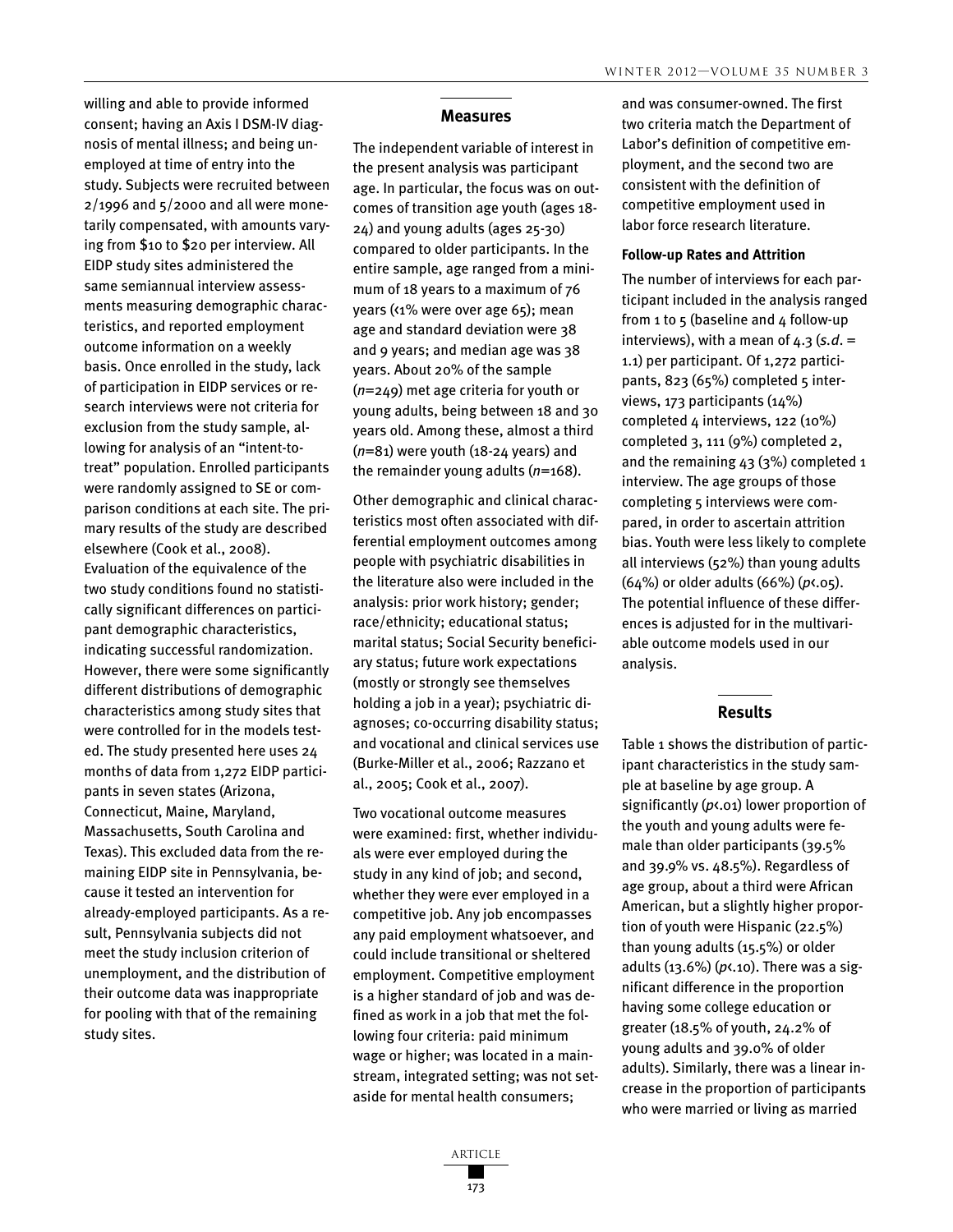as age increased (3.7%, 11.3% and 13.0%, *p*<.05), and in the proportion who were Social Security Disability Insurance (SSDI) beneficiaries (20.5%, 29.1%, and 39.2%, *p*<.001). There were no age differences in Supplemental Security Income (SSI) status. There was an inverse relationship between age group and the proportion who had worked at all in the 5 years prior to baseline, with 80.0% of youth, 74.8% of young adults, and 61% of older adults having done so (*p*<.001). Similarly, youth had the highest proportion of respondents with high future work expectation (81.0%), followed by young adults (77.4%) and older adults (72.6%) (*p*<.05).

In terms of psychiatric diagnosis, almost half of all 3 groups had a schizophrenia spectrum or bipolar disorder diagnosis. There was a significant difference by age group in substance use disorders (22.2% of youth, 33.9% of young adults, and 37.1% of older adults, *p*<.05), and in Axis II personality disorders (27.2% of youth, 28.6% of young adults, and 19.6% of older adults, *p*<.01). Finally, the groups differed in terms of random assignment to

| YOUNG ADULTS AND OLDER ADULTS.                     |                       |                                                          |                                                   |                       |  |
|----------------------------------------------------|-----------------------|----------------------------------------------------------|---------------------------------------------------|-----------------------|--|
| Characteristic, %                                  | years old<br>$(n=81)$ | Youth 18-24 Young adults<br>25-30 years<br>$old (n=168)$ | <b>Older Adult</b><br>31+ years<br>$old(n=1,023)$ | Chi-square<br>p-value |  |
| <b>Demographics</b>                                |                       |                                                          |                                                   |                       |  |
| Female                                             | 39.5%                 | 39.9                                                     | 48.5                                              | $\langle .01$         |  |
| African American                                   | 34.6                  | 29.2                                                     | 29.6                                              | $\lambda$ .10         |  |
| Hispanic/Latino                                    | 22.5                  | 15.5                                                     | 13.6                                              | $\langle .10$         |  |
| High School graduate/GED                           | 63.0                  | 62.4                                                     | 69.5                                              | $\lambda$ .10         |  |
| Some college or more                               | 18.5                  | 24.2                                                     | 39.0                                              | $\binom{0.001}{1}$    |  |
| Married/living as married                          | 3.7                   | 11.3                                                     | 13.0                                              | 5.05                  |  |
| Any co-occurring disability                        | 39.5                  | 42.9                                                     | 39.6                                              | $\lambda$ .10         |  |
| Any prior work past 5 years                        | 80.0                  | 74.8                                                     | 61.0                                              | 0.001                 |  |
| Mostly/strongly sees self<br>holding job in a year | 81.0                  | 77.4                                                     | 72.6                                              | 5.05                  |  |
| <b>SSI Beneficiary</b>                             | 47.4                  | 50.0                                                     | 46.6                                              | $\lambda$ .10         |  |
| <b>SSDI Beneficiary</b>                            | 20.5                  | 29.1                                                     | 39.2                                              | $\binom{0.001}{1}$    |  |
| Clinical                                           |                       |                                                          |                                                   |                       |  |
| Schizophrenia Spectrum Disorder                    | 48.1                  | 46.4                                                     | 51.9                                              | $\lambda$ .10         |  |
| Bipolar disorder                                   | 17.3                  | 13.7                                                     | 17.1                                              | $\lambda$ .10         |  |
| Depression                                         | 28.4                  | 33.9                                                     | 25.1                                              | $\langle .10$         |  |
| Substance Use Disorder                             | 22.2                  | 33.9                                                     | 37.1                                              | 5.05                  |  |
| Personality Disorder (Axis II)                     | 27.2                  | 28.6                                                     | 19.6                                              | $\langle .01$         |  |
| <b>Study condition</b>                             |                       |                                                          |                                                   |                       |  |
| <b>Supported Employment</b>                        | 37.0                  | 51.2                                                     | 52.1                                              | 5.05                  |  |

# **Table 1–Participant characteristics by age: transition age youth,**

SE rather than the comparison group, with a lower proportion of youth in SE (37.0%) compared to 51.2% of young adults and 52.1% of older adults (*p*<.05).

Correlations among all Table 1 characteristics were examined (not shown). The strongest correlation was between high school and some college education (*r*=.51), so the latter was excluded from the multivariable models. All other correlations were small to moderate (<.5), and therefore could be entered into the multivariable models without introducing multicolinearity.

Table 2 shows vocational outcomes by age group for all participants, regardless of study condition. Older adults had lower proportions of any employment or competitive employment during the study than youth or young adults. Specifically, 69.1% of youth and 73.2% of young adults worked at all, compared to 58.3% of older adults (p<.001). Similarly, 50.6% of youth and 56.0% of young adults worked in competitive jobs, compared to 42.4% of older adults (*p*<.01). The age groups did not vary in terms of total dollars earned, or amount of vocational or clinical service hours received.

Figure 1 shows the average proportion of each age group that worked at all during the study, separated by study condition. The two bars on the left show that a higher proportion of youth study participants in the control condition worked at all than those receiving experimental condition SE. The middle two bars show that a higher proportion of young adults in the experimental SE condition worked in any job than those in the control condition. The two bars on the right indicate that, among older adults, a higher proportion of experimental participants worked at all than control participants. The figure also shows that a higher proportion of the young adults group in the experimental

article 174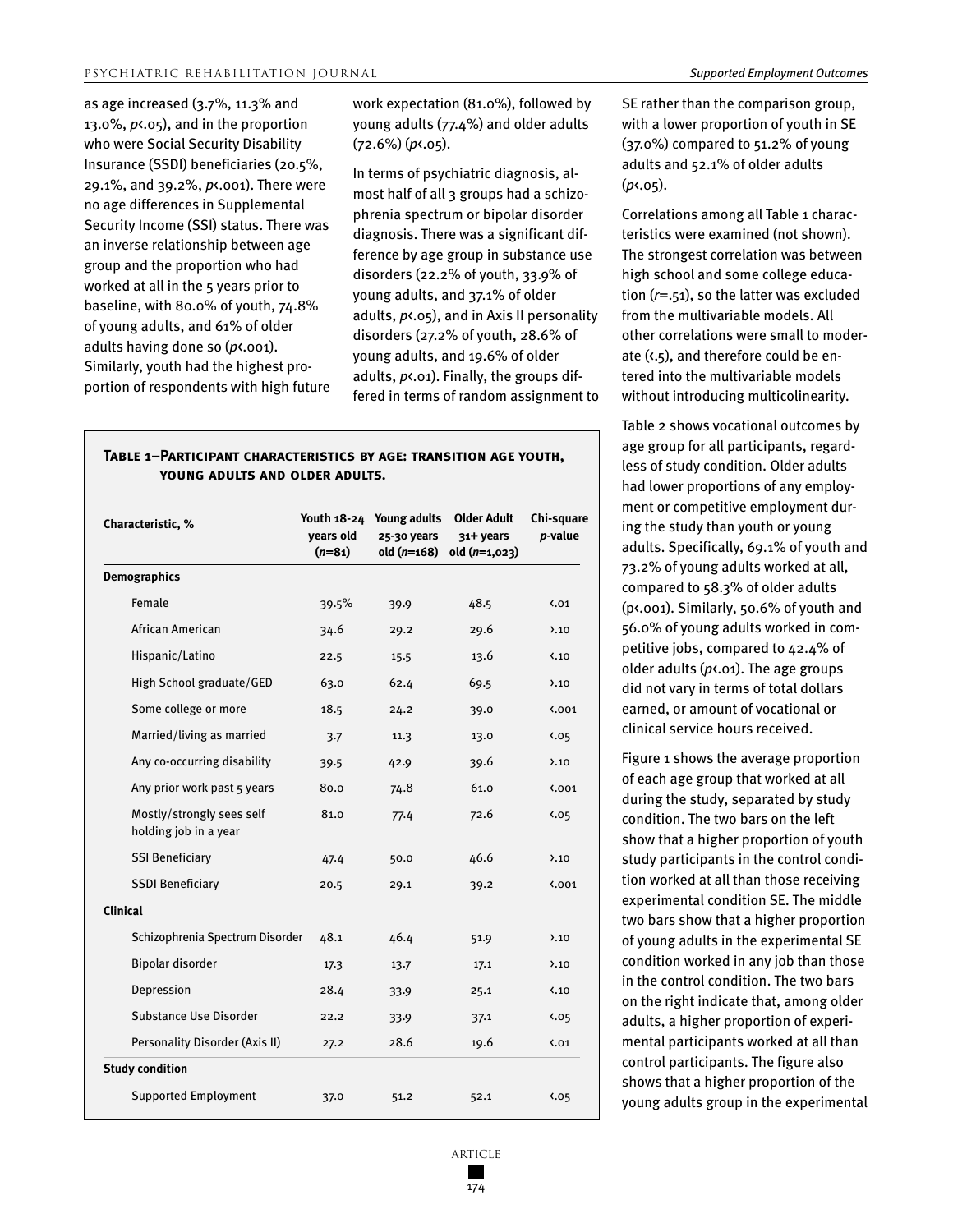#### **Table 2–Participant outcomes by age: transition age youth and older adults.**

| <b>Vocational Outcome over</b><br>study period, % | Youth 18-24<br>vears old<br>$(n=81)$ | Young adults<br>25-30 years<br>old $(n=168)$ | Older Adult<br>31+ years<br>$old(n=1,023)$ | Chi-square<br><i>p</i> -value   |
|---------------------------------------------------|--------------------------------------|----------------------------------------------|--------------------------------------------|---------------------------------|
| Any work                                          | 69.1%                                | 73.2                                         | 58.3                                       | $\binom{0.001}{0.001}$          |
| Competitive Employment                            | 50.6                                 | 56.0                                         | 42.4                                       | $\binom{0}{1}$                  |
|                                                   |                                      |                                              |                                            | <b>ANOVA</b><br><i>p</i> -value |
| Total wages earned                                | \$3,025                              | \$3,158                                      | \$2,481                                    | $\lambda$ .10                   |
| <b>Total vocational service</b><br>hours received | 53                                   | 56                                           | 60                                         | $\lambda$ .10                   |
| Total clinical service hours received             | 97                                   | 138                                          | 124                                        | $\lambda$ .10                   |

condition worked at all than either of the other two experimental condition age groups. However, in a two-way analysis of variance, this interaction of age group and study condition was not statistically significant. Figure 2 shows similar patterns for competitive employment, except with lower overall

outcomes and a more pronounced interaction of age group and study condition (*p*<.05). Separate analysis within age group showed that study condition was not significantly related to competitive employment among youth, but the difference was statistically significant among young adults (*p*<.05).

### **Figure 1–Proportion of each age group that worked in any job by study condition.**



**Main effect of age group significant (***p***<.001) by analysis of variance.**

Table 3 shows results of two separate multivariable logistic regression analyses in which the dependent variables were worked at all and competitive employment, with the sample limited to participants in the experimental condition only. Logistic regression is a form of generalized linear model used for fitting dichotomous or categorical outcome data. This analysis allows us to adjust for a number of factors that might be associated with both age categories and work outcomes, such as education level and prior work experience, giving us a better understanding of how age category is related to vocational success. Controlling for a number of factors, youth were no different from older adults in likelihood of achieving employment or competitive employment. However, young adults were about 3 times more likely than older adults to achieve both outcomes (worked at all odds ratio  $=$  3.13 and competitive employment odds ratio = 2.94, both *p*<.01). Both models fit the vocational outcome data adequately, but not excellently, with overall classifications of between 66% and 71%. Both models show satisfactory goodness of fit as measured by Hosmer and Lemeshow Tests and moderate usefulness in predicting outcomes as assessed by Nagelkerke's pseudo *R*-square.

Regardless of age group, there were other significant findings in both models, including high future work expectation which was associated with at least twice the likelihood of any work (OR=2. 48, *p*<.001) and competitive employment (OR=2.11, *p*<.01). Another significant predictor of employment outcomes was receiving greater than median hours of SE services (worked at all OR = 10.61 and competitive employment OR = 9.70, both *p*<.001). Finally, participants who received SSI were about half as likely as others to achieve employment outcomes (worked at all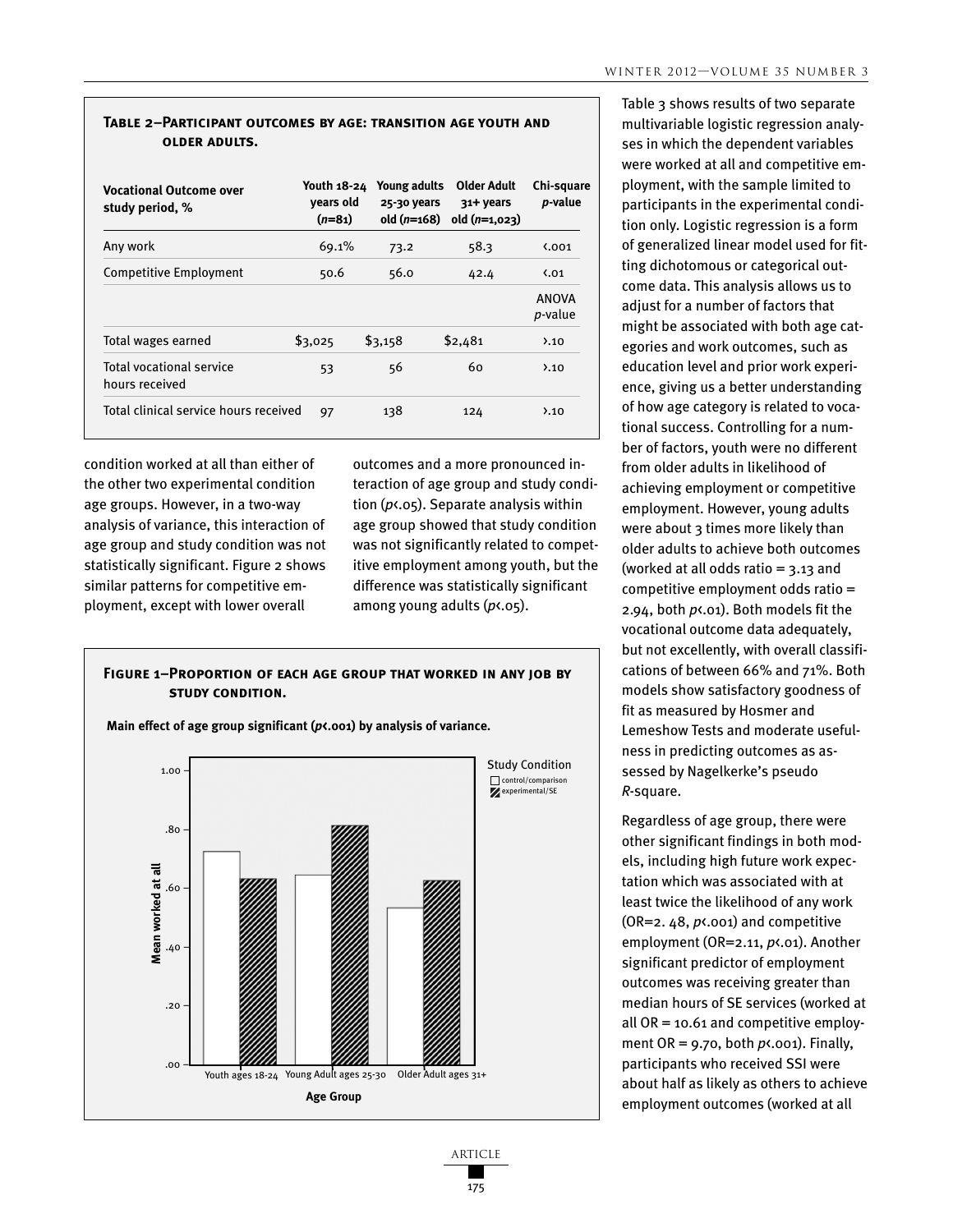# **Figure 2–Proportion of each age group that worked in competitive employment by study condition.**

**Main effects of study condition and age group, and their interaction significant (***p***<.05) by analysis of variance.**



 $OR = 0.57$ ) ( $p \times 0.05$ ) and competitive employment OR = 0.52 (*p*<.01)).

Results for the competitive employment outcome revealed two additional factors. Participants who identified as Hispanic/Latino were about half as likely as others to achieve competitive jobs during the study (OR =  $0.47$ , *p*<.05). In addition, participants who had work experience in the 5 years prior to baseline tended to be more likely to achieve competitive employment, although this did not reach statistical significance at the .05 level (OR=1.55, *p*<.10).

#### **Discussion**

The results of this analysis support previous findings regarding the advantage of younger age for people in mental health recovery seeking employment (Burke-Miller et al., 2006; Weweiorski & Fabian, 2004; Yelin & Cisneras, 1997). However, for those engaged in

SE, this advantage appears to be primarily among young adults rather than youth.

Incomplete or inadequate primary and secondary education is common among youth (Davis, 2003), so one explanation for their poor work outcomes in this study is that SE programs steer youth toward education rather than employment. Another explanation for our findings about youth is that the heavy emphasis in SE on job retention in the SE model runs counter to the normal labor force participation patterns of this age group. For example, search theory in labor force participation research posits that frequent job changes and job testing is necessary for young workers to optimize the match between their skills and available employment opportunities (Devine & Kiefer, 1993; Topel & Ward, 1992). Thus, youth may perform more poorly in a model of services focused on staying at jobs when they prefer to

change jobs as a means of career exploration and identity development.

It is notable that both youth and young adults had more recent work histories than older adults at baseline, and may be a consequence of youth "job testing" as described above. Work history is one of the most reliable predictors of employment among people with severe mental illness (Burke-Miller et al., 2006) and among youth with disabilities (Fabian, 2007). In our multivariable analyses, work history was only marginally associated with greater likelihood of competitive employment. Nonetheless, the relatively high rate of recent employment among youth and young adults is a characteristic that may indirectly enhance SE outcomes. It has been suggested that people with more positive work histories are better able to account for their experience and provide employer references, and therefore are viewed as more desirable employees than people who have been out of the labor force for many years (Burke-Miller et al., 2006). It also may be that having had positive employment experiences in the past improves individuals' vocational efficiency and outcome expectancies, leading to greater likelihood of re-employment (Wewiorski & Fabian, 2004).

The importance of outcome expectancies is supported in our analyses by the strong relationship between high future work expectation and attaining work and competitive jobs. Such optimistic expectations also are in keeping with principles of mental health recovery including hope and empowerment (SAMHSA, 2004). High future work expectations can positively influence recovery directly by enhancing feelings of hopefulness (Warner, 2009) and indirectly by enhancing employment outcomes. SE programs for youth and young adults therefore should emphasize a recovery focus, as well as evi-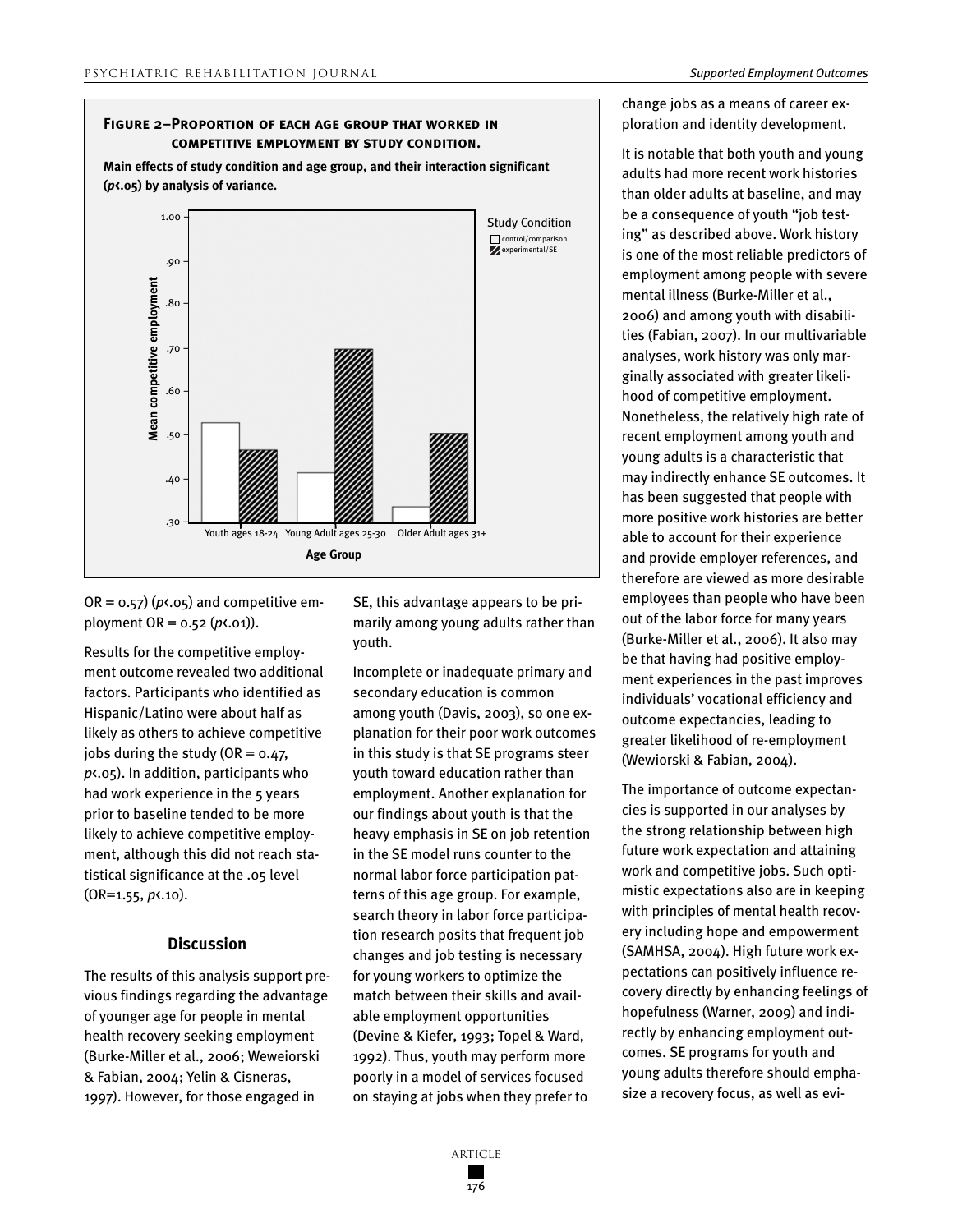| <b>ADULTS.</b>                                  | Work in Any Job<br><b>Odds Ratio</b><br>[95% Confidence Interval] | <b>Work in Competitive Employment</b><br><b>Odds Ratio</b><br>[95% Confidence Interval] |  |
|-------------------------------------------------|-------------------------------------------------------------------|-----------------------------------------------------------------------------------------|--|
| Youth 18-24 (compared to older adults)          | $1.21$ [0.42-3.48]                                                | 0.92 [0.33-2.56]                                                                        |  |
| Young adults 25-30 (compared to older adults)   | $3.13***$ [1.52-6.43]                                             | 2.94** [1.55-5.49]                                                                      |  |
| Female                                          | $0.66 + [.42 - 1.05]$                                             | 0.94 [0.61-1.46]                                                                        |  |
| African American                                | 1.08 [0.57-2.06]                                                  | 0.90 [0.48-1.69]                                                                        |  |
| Hispanic/Latino                                 | 0.76 [0.37-1.56]                                                  | $0.47*$ [0.24-0.93]                                                                     |  |
| High School graduate/GED                        | 0.99 [0.62-1.59]                                                  | 0.75 [0.48-1.18]                                                                        |  |
| Married/living as married                       | 1.15 [0.63-2.10]                                                  | 0.98 [0.54-1.76]                                                                        |  |
| Any co-occurring disability                     | 0.70 [0.44-1.12]                                                  | 0.75 [0.48-1.18]                                                                        |  |
| Any prior work past 5 years                     | 1.42 [0.91-2.23]                                                  | 1.55+ [1.00-2.40]                                                                       |  |
| Mostly/strongly sees self holding job in a year | $2.48***$ [1.50-4.10]                                             | $2.11***$ [1.29-3.45]                                                                   |  |
| <b>SSI Beneficiary</b>                          | $0.57*$ [0.35-0.93]                                               | $0.52**$ [0.32-0.82]                                                                    |  |
| <b>SSDI Beneficiary</b>                         | 0.99 [0.62-1.59]                                                  | $0.72$ [0.46-1.14]                                                                      |  |
| Schizophrenia Spectrum Disorder                 | $0.84$ [0.49-1.44]                                                | $0.80$ [0.48-1.33]                                                                      |  |
| <b>Bipolar Disorder</b>                         | 0.96 [0.51-1.81]                                                  | 1.12 [0.60-2.09]                                                                        |  |
| Substance Use Disorder                          | 1.30 [0.78-2.16]                                                  | 1.30 [0.80-2.09]                                                                        |  |
| Personality Disorder (Axis II)                  | $1.01$ [0.58-1.76]                                                | 0.90 [0.53-1.54]                                                                        |  |
| Greater than median SE hours                    | 10.61*** [6.31-17.84]                                             | 9.70*** [5.95-15.81]                                                                    |  |
| Greater than median clinical hours              | 0.73 [0.46-1.17]                                                  | $0.68$ [0.44-1.06]                                                                      |  |
| Hosmer and Lemeshow Test Chi-square             | $8.55(p=.381)$                                                    | $7.95 (p=.439)$                                                                         |  |
| Nagelkerke R square                             | .398                                                              | .393                                                                                    |  |
| Model classification table overall percentage   | 66.0<br>70.5                                                      |                                                                                         |  |

# **Table 3–Multivariable logistic regression analysis of employment outcomes among Supported Employment participants (***N***=649): transition age youth and young adults compared to older**

\**p*<.05, \*\**p*<.01, \*\*\**p*<.001

dence-based principles of best practices in vocational rehabilitation.

In our analyses, more hours of SE was strongly related to positive work outcomes. However, our analysis did not differentiate pre-placement from postplacement service hours. Given the focus in SE on rapid job placement, it may be that this link between greater number of service hours and vocational success reflects receipt of more postplacement supports. This finding is in keeping with the SE principle of the importance of post-placement ongoing services (Drake & Bond, 2008). Across both study conditions, youth and young adults were more likely to work and have competitive jobs than older adults, suggesting that SE programs serving young people need to focus more on follow-along job supports than initial job placements.

Other significant findings also are in keeping with the SE literature. Receipt of Supplemental Security Income (SSI) may act as a barrier to employment for youth and young adults if they constrain their labor force participation in order to maintain cash income and eligibility for health coverage under Medicaid (Wittenberg & Loprest, 2004). Some authors (Wittenberg, Golden & Fishman, 2002) have argued that youth receiving both SE and SSI may perceive "conflicting messages" about their ability to transition into adult roles involving establishment of careers. This is compounded by the fact that youth employment may negatively impact their families' access to SSI cash benefits, which may lead par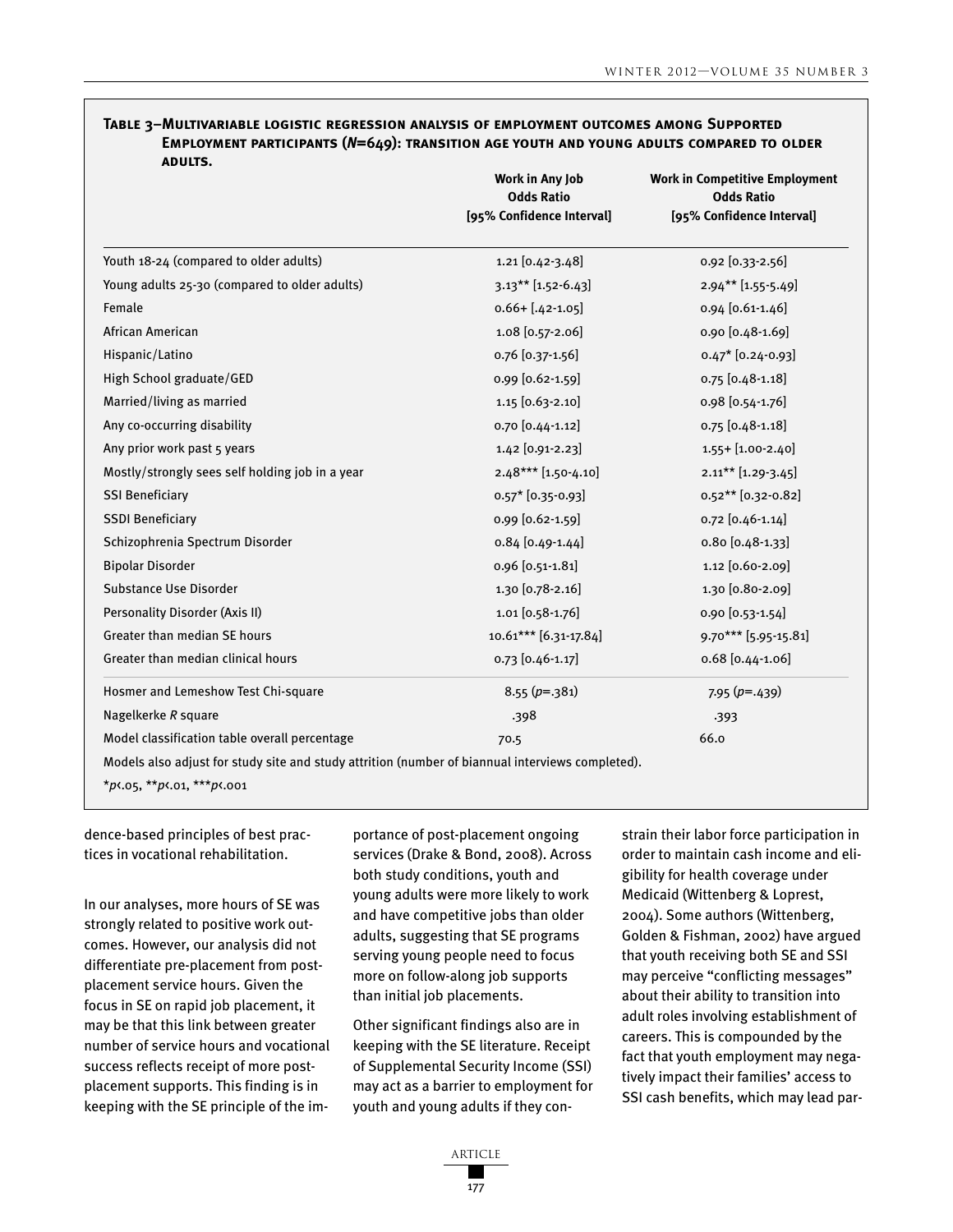ents to offer lukewarm support for youth's initial and ongoing work attempts.

The finding that Hispanic/Latino SE participants were only half as likely as others to have competitive jobs is in keeping with prior research which has found race/ethnic disparities in employment outcomes among people with severe mental illness and also among all youth with disabilities (Burke-Miller et al., 2006; Fabian, 2007).

There are limitations to the generalizability of these study results, given that the EIDP participants were not sampled to be representative of all youth and young adults with severe mental illness. In addition, this study is one part of a larger demonstration program of supported employment interventions and their comparisons; although study condition and study site were controlled for in the multivariate models, there may still have been unmeasured differences in these programs or sites related to participant demographics. The adequate but not excellent fit of the multivariable models suggest that some variance in outcomes is not explained by the predictive models. Specifically, the benefits of a hypothesis-driven and parsimonious use of covariates in these analyses in terms of understanding of overall effects of age groups may be offset by limitations in describing more complex intersections of demographic characteristics. Finally, the relative small sample size of youth may have masked potential differences that were not statistically significant. These caveats require that caution should be taken in interpreting and applying the results presented here. However, to date, this is the largest multisite sample of people with severe mental illness in a randomized controlled trial of SE to be studied over 24 months using a comprehensive and rigorously monitored data collection protocol including employment outcomes.

The finding that younger people had better employment outcomes in SE relative to older people provides empirical support for policies that encourage the provision of SE services to youth and young adults. However, it does not obscure the fact that work and return to work are ongoing challenges in the lives of people in recovery. Policies and practices that can enhance the effectiveness of SE for youth and young adults are similar to those described by Loveland and colleagues in their SE literature review (2007). These include: greater dissemination and implementation of SE; augmenting SE with supported education; increasing access to benefits counseling; and improving SE program fidelity to evidence-based principles. The great benefit of work to self-esteem, social integration, and financial security is well-established (Cook et al., 2008; Killackey, 2009), as is the need for employment supports for youth and young adults in mental health recovery (Davis, 2003; Jonikas et al., 2003).

#### **References**

- Burke-Miller, J. K., Cook, J. A., Grey, D. G., Razzano, L. A., Blyler, C. R., Leff, H. S., …Carey, M. A. (2006). Demographic characteristics and employment among people with severe mental illness in a multisite study. *Community Mental Health Journal*, *42*(2), 143–159.
- Cook, J. A., Leff, H. S., Blyler, C. R., Gold, P. B., Goldberg, R. W., Mueser, K. T., …Burke-Miller, J. (2005). Results of a multisite randomized trial of supported employment interventions for individuals with severe mental illness. *Archives of General Psychiatry, 62*, 505–512.
- Cook, J. A., Carey, M. A., Razzano, L. A., Burke, J., & Blyler, C. (2002). The pioneer: The Employment Intervention Demonstration Program. *New Directions for Evaluation, 94*, 31–44.
- Cook, J. A., Razzano, L. A., Burke-Miller, J. K., Blyler, C. R., Leff, H. S., Mueser, K. T. …Grey, D. D. (2007). Effects of co-occurring disorders on employment outcomes in a multi-site randomized study of supported employment for people with severe mental illness. *Journal of Rehabilitation Research and Development, 44*(6), 837–850.
- Cook, J. A., Blyler, C. R., Leff, H. S., McFarlane, W. R., Goldberg, R. W., Gold, P. B., …Razzano, L. A. (2008). The Employment Intervention Demonstration Program: Major findings and policy implications. *Psychiatric Rehabilitation Journal, 31*(4), 291–295.
- Davis, M. (2003). Addressing the needs of youth in transition to adulthood. *Administration and Policy in Mental Health, 30*(6), 495–509.
- Davis, M., & Vander Stoep, A. (1997). The transition to adulthood among children and adolescents who have serious emotional disturbance: Part I. Developmental transitions. *Journal of Mental Health Administratio*n, *24*(4), 400–427.
- Devine, T. J., & Kiefer, N. M. (1993). The empirical status of job search theory. *Labor Economics, 1*(1), 3–24.
- Drake, R. E., & Bond, G. R. (2008). The future of supported employment for people with severe mental illness. *Psychiatric Rehabilitation Journal, 31*(4), 367–376.
- Employment Intervention Demonstration Program: Common Protocol and Documentation (2001)
- Fabian, E. S. (2007). Urban youth with disabilities: Factors affecting transition employment. *Rehabilitation Counseling Bulletin, 50*(3), 130–138.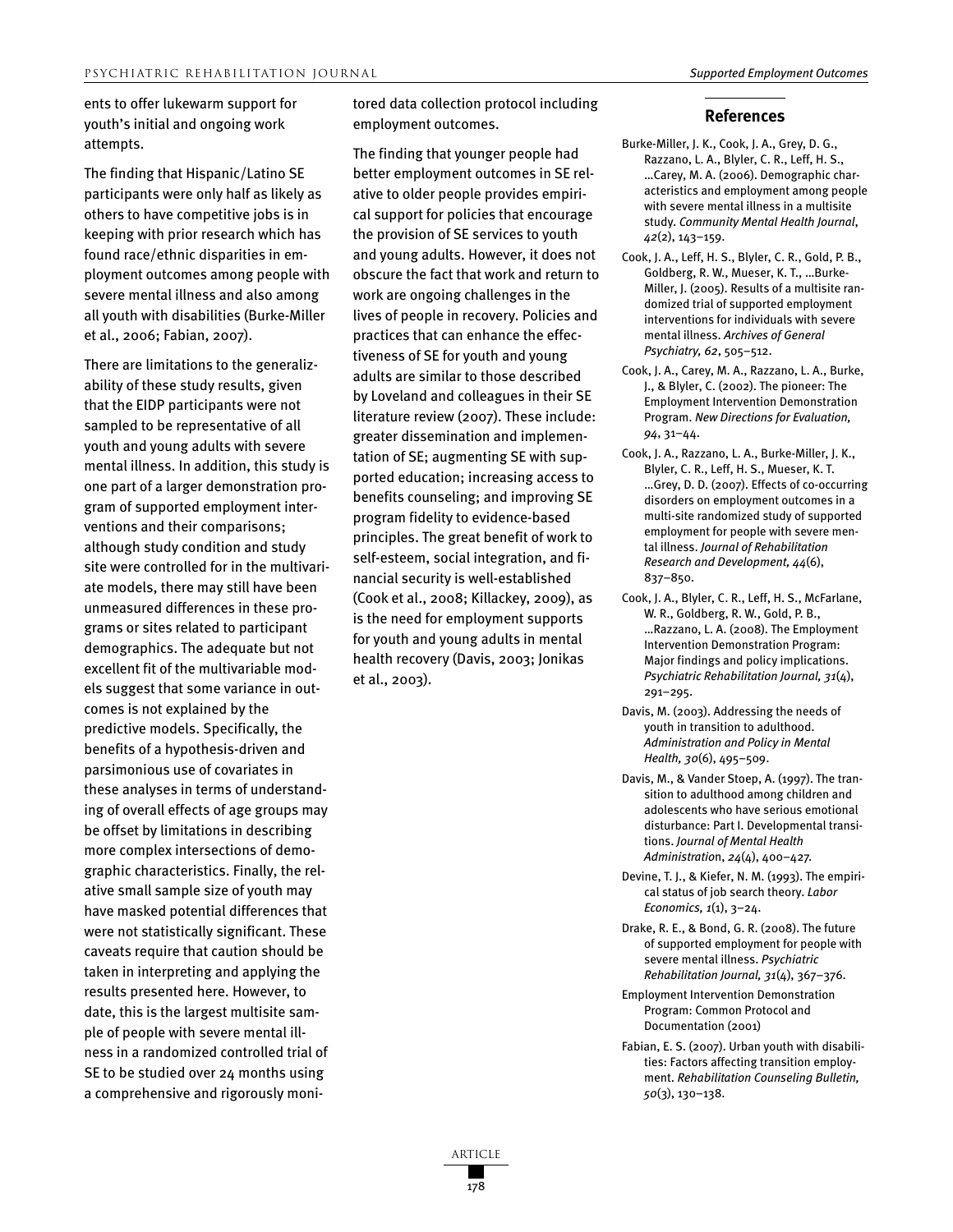- Jonikas, J. A., Laris, A., & Cook, J. A. (2003). The passage to adulthood: Psychiatric rehabilitation service and transition-related needs of young adult women with emotional and psychiatric disorders. *Psychiatric Rehabilitation Journal, 27*(2), 114–121.
- Killackey, E. (2009). Psychosocial and psychological interventions in early psychosis: Essential elements for recovery. *Early Intervention in Psychiatry, 3*, S17–S21.

Killackey, E., Jackson, H. J., & McGorry, P. D. (2008). Vocational intervention in firstepisode psychosis: Individual placement and support v. treatment as usual. *British Journal of Psychiatry, 193*, 114–120.

Loveland, D., Driscoll, H., & Boyle, M. (2007). Enhancing supported employment services for individuals with a serious mental illness: A review of the literature. *Journal of Vocational Rehabilitation, 27*, 177–189.

Razzano, L. A., Cook, J. A., Burke-Miller, J. K., Mueser, K. T., Pickett-Schenk, S. A., Grey, D. …Carey, M. A. (2005). Clinical factors associated with employment among people with severe mental illness: Findings from the Employment Intervention Demonstration Program. *Journal of Nervous and Mental Disease, 193*, 705–713.

Substance Abuse and Mental Health Services Administration (2004). National Consensus Statement on Mental Health Recovery. Retrieved from: http://store.samhsa.gov/shin/content//S MA05-4129/SMA05-4129.pdf

Topel, R., & Ward, M. (1992). Job mobility and the careers of young men. *Working Paper no. 2649*. Cambridge, MA: National Bureau of Economic Research.

Warner, R. (2009). Recovery from schizophrenia and the recovery model. *Current Opinion in Psychiatry, 22*, 374–380.

Weweiorski, N. J., & Fabian, E. S. (2004). Association between demographic and diagnostic factors and employment outcomes for people with psychiatric disabilities: A synthesis of recent research. *Mental Health Services Research, 6*, 9–21.

Wittenburg, D. C., Golden, T., Fishman, M. (2002). Transition options for youth with disabilities: An overview of the programs and policies that affect the transition from school. *Journal of Vocational Rehabilitation, 17*(3), 195–206.

Wittenburg, D., & Loprest, P. (2004). Policy options for assisting child SSI recipients in transition. Paper prepared for the Ticket to Work and Work Incentives Advisory Panel. Washington, DC: Urban Institute.

Yelin, E. H., & Cisternas, M. G. (1997). Employment patterns among persons with and without mental conditions. In R. J. Bonnie & J. Monahan (Eds.), *Mental disorder, work disability, and the law. John D. and Catherine T. MacArthur Foundation Series on Mental Health and Development*. Chicago: University of Chicago Press.

**Jane Burke-Miller,** PhD, Evaluation Director, University of Illinois at Chicago and Senior Research Analyst, Hektoen Institute

**Lisa A. Razzano,** Ph.D., Professor, Department of Psychiatry, University of Illinois at Chicago

**Dennis D. Grey,** B.A., Research Specialist, Professor, Department of Psychiatry, University of Illinois at Chicago

**Crystal R. Blyler,** Ph.D., Social Science Analyst, Center for Mental Health Services, Substance Abuse and Mental Health Services Administration (SAMHSA), Rockville, MD.

**Judith A. Cook,** Ph.D., Professor and Director, Professor, Department of PSYCHIATRY, UNIVERSITY OF ILLINOIS AT CHICAGO

#### **Corresponding Author: Jane Burke-Miller,** PhD

Evaluation Director University of Illinois at Chicago - Center on Mental Health Services Research and Policy 1601 W. Taylor St. 4th Floor M/C 912, Chicago, IL 60612 **UNITED STATES** Phone: 312-413-2757, Fax: 312-355-4189 *jkburkemiller@gmail.com*